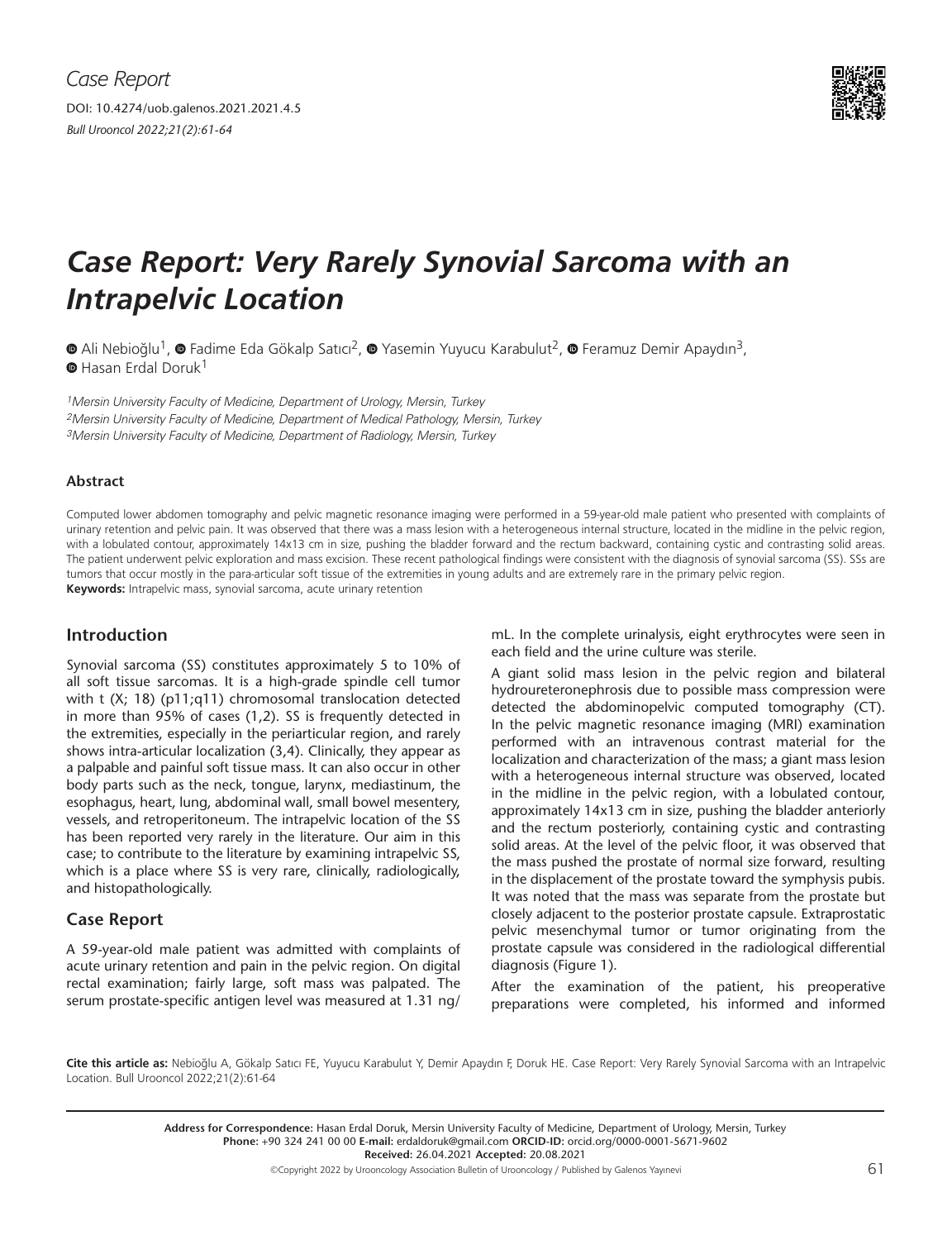consent was obtained, and he was hospitalized with a pelvic exploration planned. Under general anesthesia, in the supine position, after providing appropriate sterility conditions, a suprapubic transverse skin incision was made. The bladder was deperitonized. The bladder was opened with the help of a scalpel. In intraoperative observation; in the prostatic lodge after opening the bladder; the prostate was of normal size on inspection. However, upon the observation of giant cystic mass that pushed the bladder anteriorly, originating between the prostate and rectum and extending superiorly to the level of the umbilicus, the incision area was enlarged median below the umbilicus. A 5 cm long incision was made on the wall of the cystic mass. Approximately one liter of hemorrhagic cyst content and necrotic soft tissue pieces were removed from the cystic mass. Frozen tissue samples were sent for the diagnosis of pathological tissue. The frozen report; the tumor that is very rich in small cells, came as a mass that required examination of paraffin sections for malignancy exclusion. After the bleeding control was achieved, the layers were closed in the appropriate plan and the operation was terminated.

The tissues taken intraoperatively were sent to the pathology laboratory for pathological examination (Figure 2). It was decided to differentiate between benign and malignant tumors paraffin sections, as the diagnosis of frozen tissue was reported as a tumor rich in small cells by microscopic examination of irregular tissue pieces, which were macroscopically observed as 6 cm in diameter, and were sent for frozen examination. In the macroscopic examination of the material, which was completely



**Figure 1.** MRI examination; A. Sagittal T2 weighted image, B. Transverse T2 weighted image at the the pelvic floor, C. Transvers T2 weighted image, D. Transverse contrast-enhanced T1 weighted image.

A giant pelvic mass with cystic and solid areas (star) located between the bladder (dashed white arrow: urethral catheter balloon in the bladder lumen) and rectum (black arrow). The mass is adjacent to the prostate and pushes the prostate (white arrow) forward (thin white arrow: catheter in the prostatic urethra lumen)

MRI: Magnetic resonance imaging

sent after the operation, 14x13x1 cm, yellow-white colored, soft consistency, mostly necrotic tissue pieces were observed, which were considered irregular tissue pieces. On microscopic examination, monotonous tumor cells with small and spindle morphology, hyperchromatic nuclei, narrow cytoplasm, and a spindle pattern distribution within areas of intense necrosis and fresh bleeding were noted (1,5). No prostate and rectal tissue were observed in the histopathological examination of the tumoral mass, which was clinically expressed as originating between the prostate and rectum. In the immunohistochemical examination; while no staining was observed with pancytokeratin, desmin, smooth muscle actin, CD34, CD31, c-kit, and DOG-1, diffuse, strong, cytoplasmic staining was observed with vimentin. Approximately 50% proliferative activity was observe with Ki-67, and the case was reported as SS due to extensive, strong, cytoplasmic staining with TLE and BCL-2 (Figure 3) (1,2,5).

#### **Discussion**

A SSs is are tumors originating from undifferentiated mesenchymal tissue and constitutes 5-10% of all malignant mesenchymal tumors. It shows slow growth in an expansile character. Usually 3-5. occurs between decades (2). The male/ female ratio has been reported as 2/3. Although the most common locations are the extremities, it should be kept in mind that it can occur in any part of the body (3,4). Patients with extremely rare intrapelvic SS; may present with acute urinary retention, pain in the pelvic region, constipation, and lower urinary tract symptoms. In the presented case; benign prostatic hyperplasia was considered in the preliminary diagnosis of the patient who developed acute urinary retention and presented with lower urinary tract symptoms; SS was determined by imaging and histopathological examination of the mass removed after pelvic exploration.



**Figure 2.** A. At small magnification; tumor cells with a spindle-like distribution, monotonous, hyperchromatic nuclei and narrow cytoplasm are observed (H&E X40). B. Among the tumor cells with spindle, hyperchromatic nuclei and narrow cytoplasm, an area where mitotic active cells can be selected is observed (H&E X400). C. Tumor cells with spindle-like patterns lined up around the vascular structure are seen (H&E X200). D. There is an area where the spindle structures of the tumor cells can be clearly observed (H&E X400)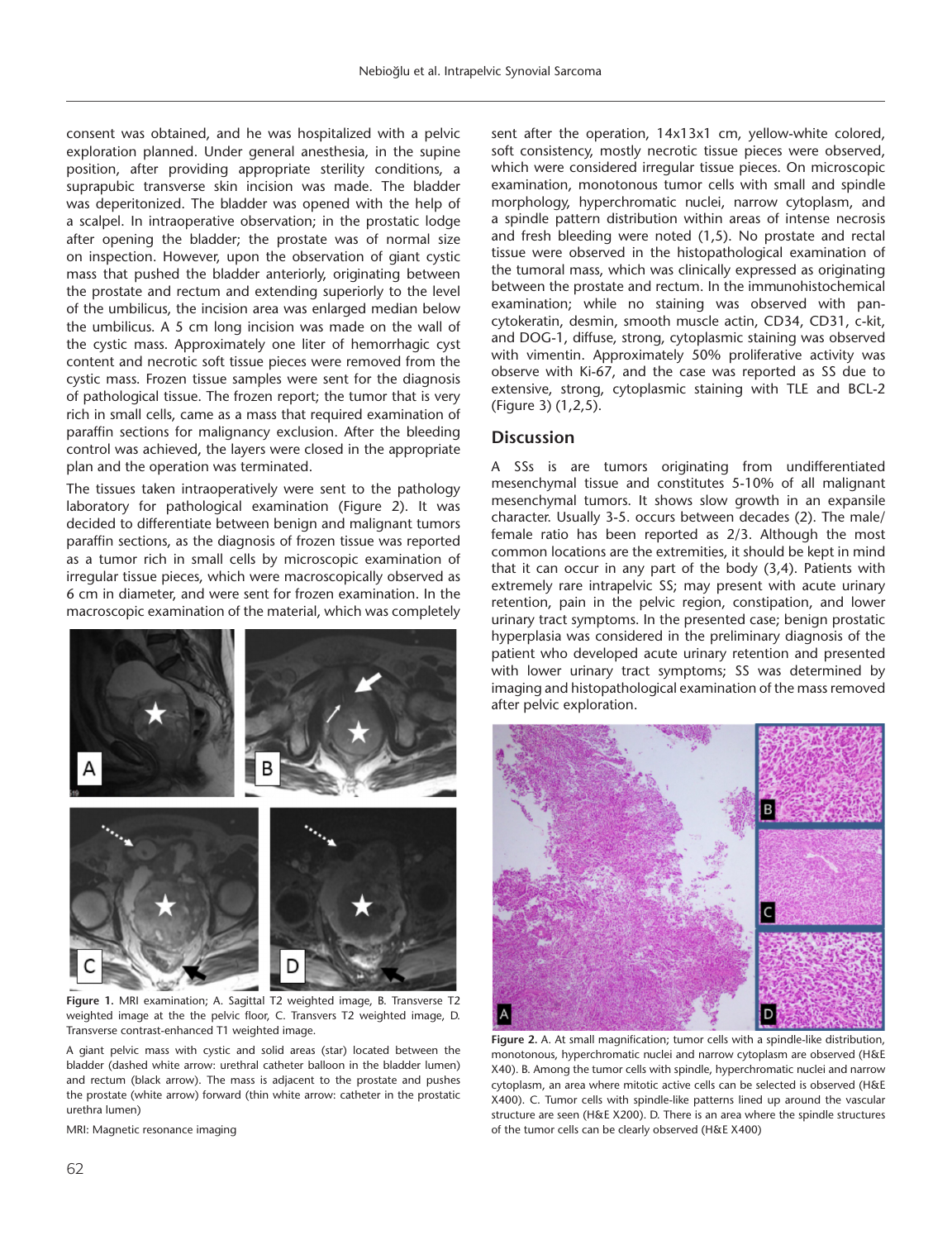Histologically, the tumor may be monophasic or biphasic, with varying proportions of epithelial and spindle cells. Specific immunohistochemical markers; may indicate vimentin and cytokeratin. In 90% of cases, there is a specific fixed translocation, usually a balanced reciprocal translocation in the form of t (X; 18) (p11.2;q11.2) (1,2). However, the presence of the said translocation was not investigated in the case examined. On CT examination, it typically presents as a soft tissue mass with slightly higher attenuation than muscle tissue, and there may be infiltration into adjacent tissues. While a heterogeneous density structure is observed, cystic density lesions containing fluid-fluid levels corresponding to bleeding areas can be rarely detected. The tumor usually shows a heterogeneous enhancement.

T1 and T2-weighted MRI usually show the heterogeneous signal intensity and may contain varying amounts of septation. Hyperintensity detected on T1 and T2-weighted images corresponds to bleeding areas. Fluid-liquid levels can be detected in 10-25% of cases (6,7,8). Mixed-signal appearance is detected in MRI examination in approximately one-third of the cases. In this case; in pelvic MRI examination; a giant mass lesion with a heterogeneous internal structure was observed, located in the midline in the pelvic region, with a lobulated contour, approximately 14x13 cm in size, pushing the bladder anteriorly and the rectum posteriorly, containing cystic and contrasting solid areas. At the level of the pelvic floor, it was observed that the mass pushed the prostate of normal size forward, resulting in the displacement of the prostate toward the symphysis pubis. It was noted that the mass was separate from the prostate but closely adjacent to the posterior prostate capsule. An extraprostatic pelvic mesenchymal tumor or tumor originating from the prostate capsule was considered in the radiological differential diagnosis.

Soft tissue sarcomas such as fibrosarcoma, malignant fibrous histiocytoma, rhabdomyosarcoma, malignant schwannoma, which may contain calcification, and malignancies such as



**Figure 3.** A. Diffuse strong cytoplasmic staining in tumor cells with BCL-2 (x100) B. Diffuse strong cytoplasmic staining in tumor cells with TLE (x100) C. 50% proliferative activity was observed in tumor cells with Ki-67 (X200) D. Diffuse pale cytoplasmic staining (x100) in tumor cells with EMA EMA: Epithelial membrane antigen

hemangiopericytoma and lymphoma, which are observed as lesions in soft tissue density or attenuation on CT and MRI, often in which low-density or attenuated areas of necrosis are observed; it shows radiological features similar to SS. Although the radiological findings described in this study can be detected in other malignant tumoral lesions, which are more common, in the presence of the defined imaging findings, SS must be considered in the differential diagnosis.

The preferred treatment method in SSs; wide radical excision alone or along with radiotherapy. Healing is closely related to how radical the excision is. Tumor size, mitotic rate, and extensive tumor necrosis are considered as the most important prognostic determinants. Recurrence can be seen.

The incidence of SS was increasing day by day. We present a very rare case of intrapelvic SS causing acute urinary retention. This soft tissue tumor has a poor prognosis and may be confused with benign prostatic hyperplasia in the preliminary diagnosis, as it causes lower urinary tract symptoms (decreased urinary flow, incomplete emptying of the bladder, acute urinary retention, etc.). It is of great importance to report such cases for a better understanding of their pathophysiology and treatment options.

## **Acknowledgements**

**Publication:** The results of the study were not published in full or in part in form of abstracts.

**Contribution:** There is not any contributors who may not be listed as authors.

**Conflict of Interest:** No conflict of interest was declared by the authors.

**Financial Disclosure:** The authors declared that this study received no financial support.

## **Ethics**

**Informed Consent:** Written informed consent was obtained from the patient for the publication of this case report and any accompanying images.

**Peer-review:** Externally peer-reviewed.

#### **Authorship Contributions**

Concept: H.E.D., Design: Y.Y.K., Supervision: H.E.D., Data Collection or Processing: F.E.G.S., Analysis or Interpretation: F.D.A., Literature Review: A.N., Critical Review: Y.Y.K., Writing: A.N.

#### **References**

- 1. Rekhi B, Jambhekar NA, Desai SB, et al. A t(X; 18) SYT-SSX2 positive synovial sarcoma in the pelvis of a young adult male: a rare case report with review of literature. Indian J Cancer 2008;45:67-71.
- 2. Olofson AM, Linos K. Primary Intraprostatic Synovial Sarcoma. Arch Pathol Lab Med 2017;141:301-304.
- 3. Olivetti L, Benecchi L, Corti S, et al. Monophasic Synovial Sarcoma of Prostatic Fascia: Case Report and Literature Review. Case Rep Urol 2015;2015:419180.
- 4. Fisher C, Folpe AL, Hashimoto H, Weiss SW. Intra-abdominal synovial sarcoma: a clinicopathological study. Histopathology 2004;45:245-253.